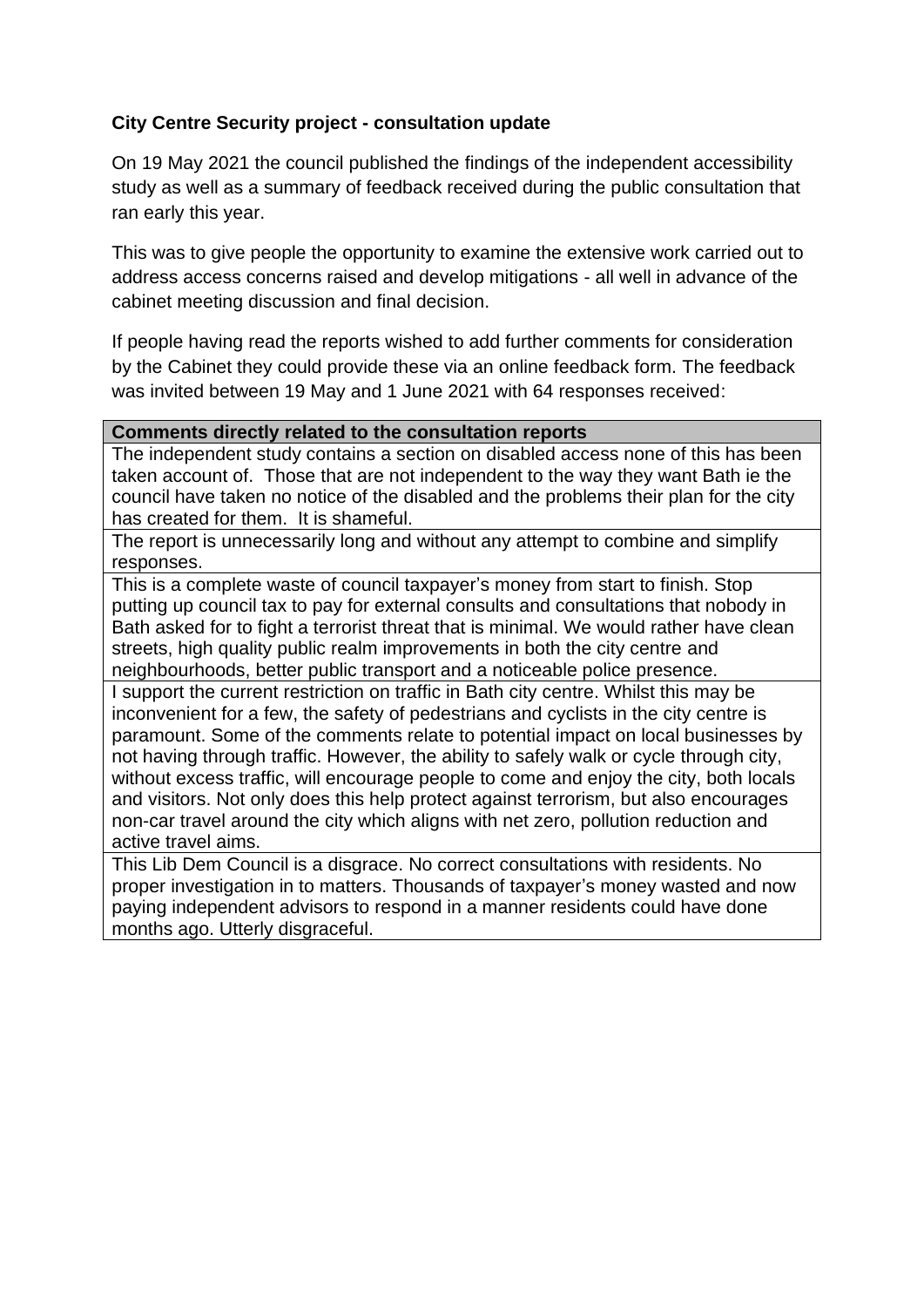First, the study presents some conflicting complaints that appear to be impossible to address properly:

- Cars can't be banned because wheelchairs aren't a good enough option due to the pavements being too narrow (I agree, it's a problem everywhere in the city - too often the pavements are narrowed to make space for car parking)

- The pavements can't be widened, as we need to have enough space for cars

Have you considered making the pavements and the road level, like Stall Street?

Second, creating "designated cycle and e-scooter" routes in the no motor vehicles area is likely to create conflict - pedestrians will be angry with cyclists riding outside of "their" lanes, while cyclists will be angry with pedestrians walking there. In my experience nobody pays attention to any markings segregating cyclists from pedestrians, unless they are kerb-separated and on different levels. But then we run into the problem with wheelchairs from above. I think it would be a waste of money trying to segregate bicycles/scooters and pedestrians near the shops, as this isn't a transport route and the speeds are already low.

Finally, I do find it insulting that some councillors have only now discovered that there are accessibility issues in Bath.

May I suggest that you focus your attention to the vast number of A-frame barriers, kissing gates, chicanes, bollards with less than 1.5m gap, lack of dropped kerbs, narrow/uneven pavements, and other major problems which have been there for years?

The whole Ring of Steel concept is absolutely ludicrous and un-necessary, coming across as either taking risk aversion to illogical levels, or a sneaky way to pedestrianise, as the cycling lobby wants. The whole plan creates an inefficient Soviet style bureaucracy for residents, removes blue badge parking with no alternatives offered and achieves nothing of note. Whole plan needs scrapping, and if it resurrects, save money and improve quality using local knowledge rather than Consultants writing in a language that only barely resembles English

Any restrictions on blue badge holders entering the security zone should be resisted, and access to residential properties should be allowed at all times of the day and night as well as deliveries to said properties.

The disability report clearly shows that the measures put in are against the equality act. They should be revoked immediately as they are illegal.

I support the proposals. This makes for a safer and more accessible city centre for all. I note the concern fort a small number of blue badge holders who currently benefit from free parking very close to where they'd like to shop. I note the council in this document signpost to car parks. Might I suggest that to help encourage blue badge holders to use those car parks that parking is once again, as it was in the past made free to them.

To go back to vehicular access in areas like Westgate Street would be a backwards step for the council. I would also suggest that hand in hand with these proposals more of the highway is offered up for table and chairs for hospitality establishments in the area.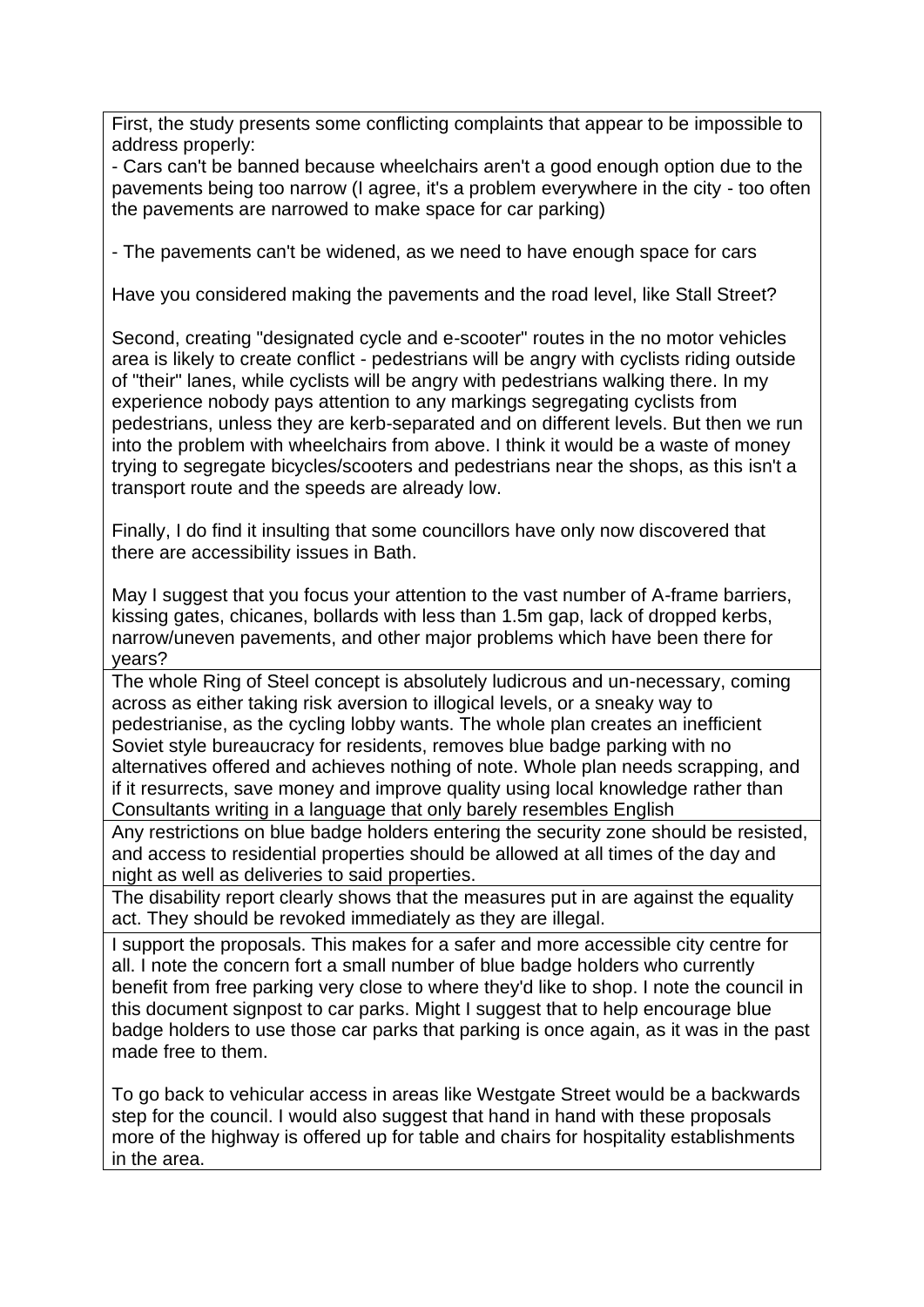I feel it is important to see the wider threat from terror and the different ways this has been brought to our streets, in Nice with a truck in London with knives and in Manchester with a bomb. We need to consider layers of protection to us all. The Terrorist does not abide by time of day or location but wants to create as much disruption as possible so restrictions such as these are important to reduce the threat and anyone who does not see that cannot see the wider picture we would not want Bath to be part of so by creating such obstructions will help to reduce that threat to all. I fully support the report as a result.

I have read the reports and the independent assessment and I feel the police have used a threat of terror to exclude those who are infirm, disabled or find moving around difficult. The independent report refers to blue badge holders but many people not holding a blue badge find the only way they can get access into the city is by car being it friends or their own. They may well not be eligible for any help but nevertheless are trying to be independent. if the city is insistent to put these arrangements in place the city needs a "spine tram" ( it can be an electric bus or similar) which goes from the top of Milson Street to the Bus Station (return) and operates at least every 10 minutes. If infirm people are doing their best to get to the city (from whichever part of the compass) they need some low access help to move them around the central core. You can't just impose limited access without providing some sort of other way of people accessing all parts of the city without having to walk long distances. The proposal seems to solve low level risk identified by police without providing any mitigation for those who have difficulty walking even part of the length of the town!

You should make sure that you realize everything that has been done is in breach of the equalities act section 20 and article 4, 9 and 19 (and I'm sure there are others) of the UN Human rights- committee on the rights of persons with disabilities, at the moment they are fully in breach of both of these with many of the changes that have been made, whose calling them out on this?

As is clearly stated in Steve Maslin's Atkins report, they have not evaluated the Council's PSED (Public Sector Equality Duty) in respect to the EQ (Equality Act) (2010) as this is for the Council's own E&D (Equality & Diversity) Dept & Legal team to do. The PC's include others beside DD (Disability Discrimination).

There is absolutely NO WAY the Council can meet their PSED with ANY barriers left in place.

The wording of the question about "hostile vehicles" is an amazing piece of manipulation. Of course no one wants "hostile vehicles" anywhere so the question is designed to elicit only one answer. That alone raises doubts about the entire "consultation" exercise and appears to suggest that "hostile vehicles" are the only MO a potential terrorist group or individual might consider. So the entire "ring of steel" is predicated on a false assumption which suggests that it is not about protection of the public but rather a way to justify the banning of all vehicles from the city centre.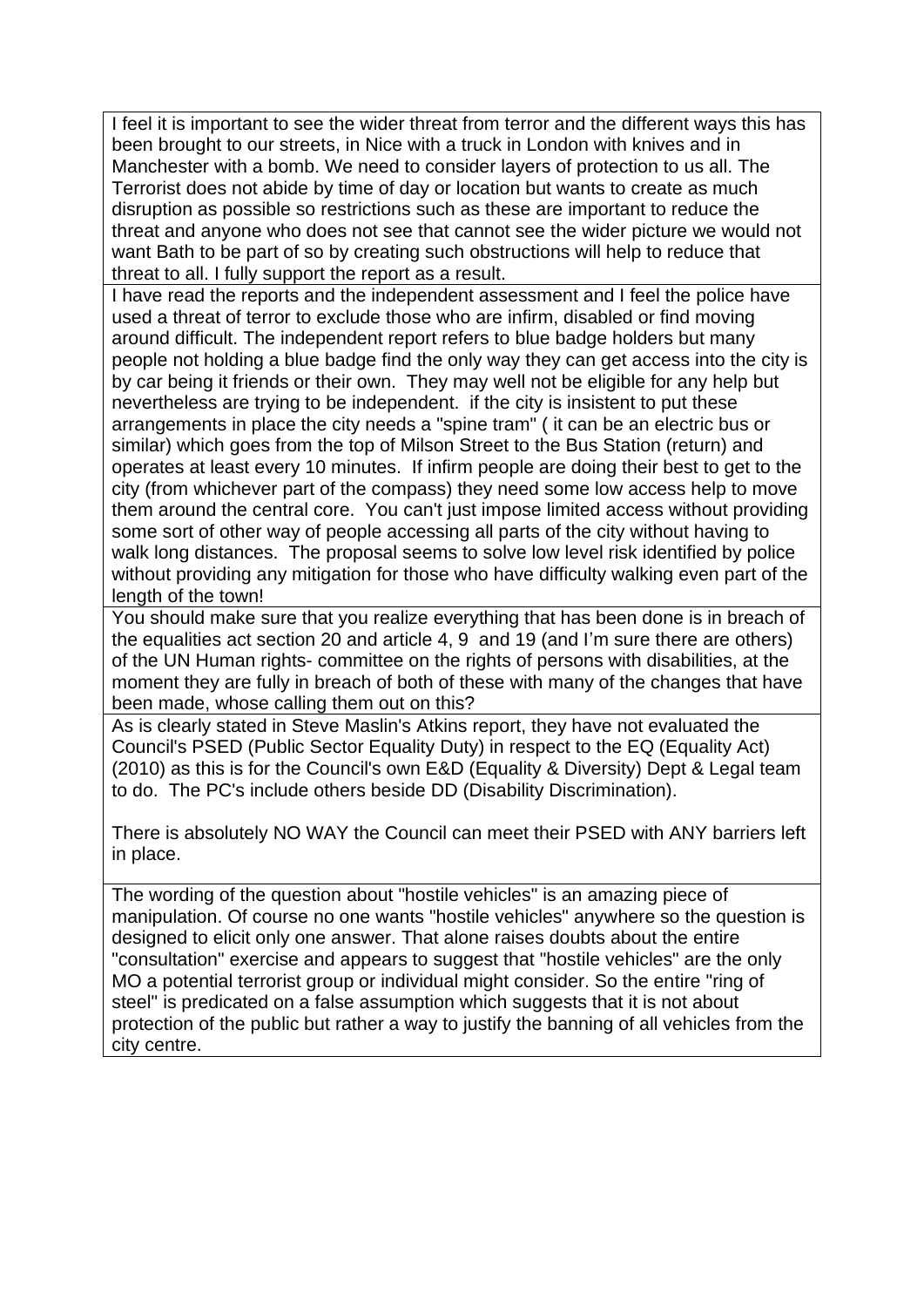Comments by TARA:

It seems to us that Atkins have done a reasonable job with the limited brief they were given and while we might quibble with the details and limitations of their recommendations the council has provide an inadequate forum for doing this.

We would however, like to highlight two observations they report:

1. "It seems like this is just tinkering with traffic management without any overall plans for the City Centre - What is the vision for what kind of City Centre we want?"

This for us seems to be a key observation and should form a starting point for a new consultation.

2. The state of the pavements and the muddle of street furniture are a constraint on any access and mobile plans for the city centre.

We note that there are large sums of proposed expenditure for "active" travel schemes most of which is planned to be spent of specialist cycling infra-structure. We would contend that much of this expenditure would be better directed at improving the ability of pedestrians and disabled people to move around the city.

Finally, reading officers analysis of the consultations responses make it clear that there is a bias in designing consultations to making them easy for officers to analyse at the expense of offering residents the widest range of options for participation. This is a bias which, in our view, should be corrected.

The plans are unlawful. The Council is in breach of its Public Sector Equality Duty in making these plans without due consideration for the elderly and disabled, who need access by vehicle to visit city centre facilities. The Accessibility Report findings confirms this. The original Equality Impact Statement is below the standard of due diligence required by law. Mitigation of Equality impact post implementation is insufficient: Equality requirements should have been integral to the plan design. The plan to close roads is a grossly disproportionate response to the security threat. Central Westminster, a much higher profile target, is open to traffic, pedestrians protected by pavement bollards. No road closure was required in the joint Council - Police security plan published in 2018, since then the threat level has been reduced. My FOI requests for the results of the public consultation, and advice of the police on security were denied without lawful justification. The Council sought to evade its democratic responsibilities in this affair, and must revisit Cabinet governance to avoid such debacles in the future.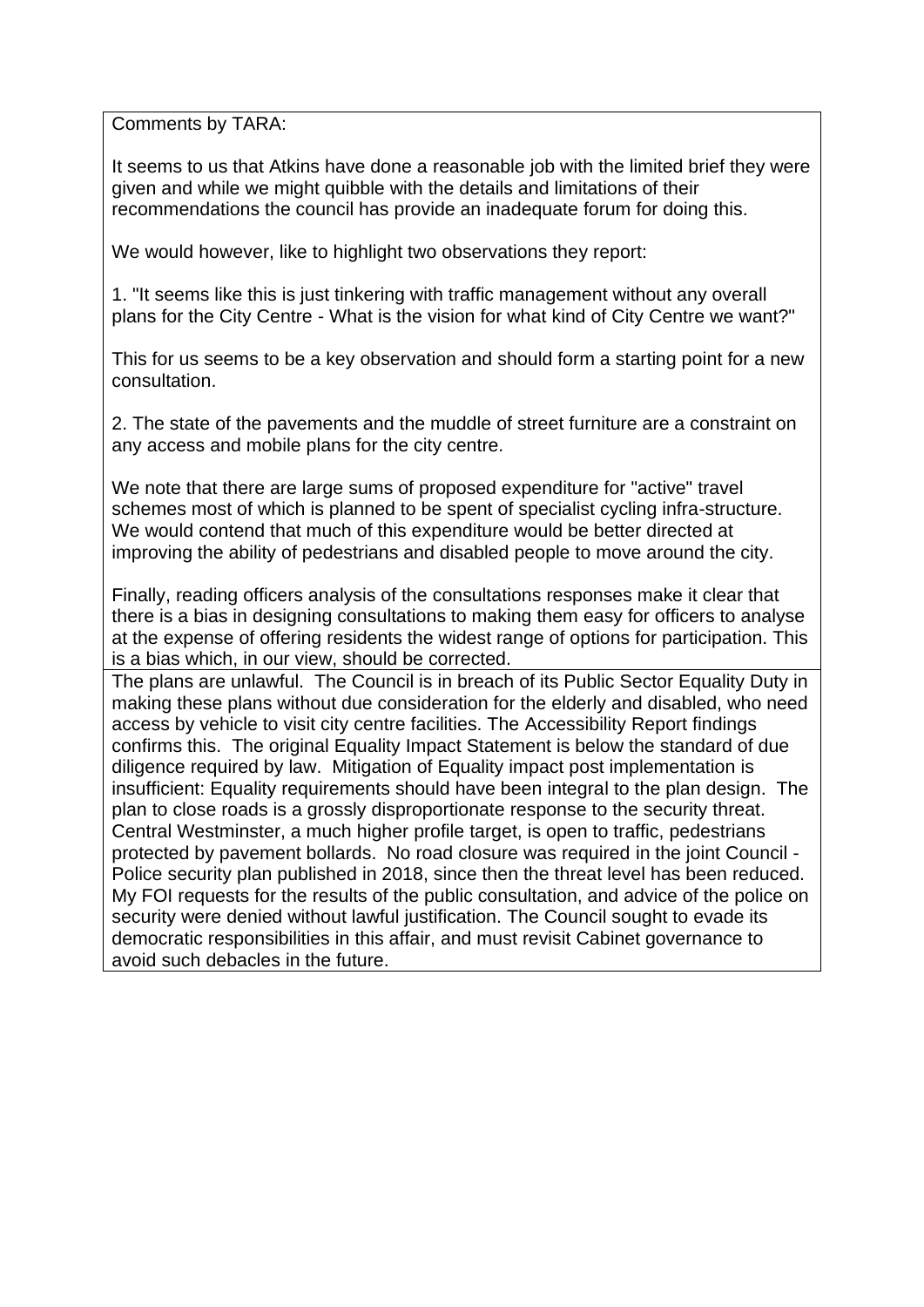Things are bad enough now under the present restrictions and if as planned these hours are extended to 24/7 then living will become so badly affected for Blue Badge holders. We are already banned for the city centre shops, banks and restaurants and if the hours are extended, also from theatres and evening dining. I would suggest that my human rights as a disabled person are compromised against an able person.

One suggestion will be to keep the park and ride service running to 23.00 hours but of course this will lead to extra cost and my disability will not be worth it for the Council to consider!

I have never known a Council be so dedicated to destroying this city so completely regarding visitors and shoppers.

As for terrorism, will you stop an innocent holidaymaker carrying a backpack?

Finally who decided to put replies on Excel??

From the results of the public consultation, it is obvious that there is no overwhelming support for this scheme. This despite question 1 clearly using bias in an attempt to get consultees to agree to the need to "protect people from hostile vehicles". This is clearly a leading question and arguably invalidates the whole survey. An unbiased question would have asked something such as "In your opinion is there a need to protect people in these city centre streets from vehicle based terror attacks?" Had an unbiased question been used it is likely less respondents would have answered agree or strongly agree.

For all the other questions roughly 40% are in favour and 60% against, confirming the lack of support for the scheme in its current form. As stated in 4.2 the respondents were self-selecting, not chosen at random, but as per Cabinet Office guidance issued in 2016 the product of consultation must be conscientiously taken into account in finalising any statutory required proposals.

More concerning is the Accessibility Study which clearly identifies the negative impact this proposal will have on those with mobility difficulties, who are blind or partially sighted and those with dementia, as well as the impact on those that live within the scheme area. This should have been undertaken before the proposals were put out to public consultation and should have informed the design. At a time when the Council should be implementing measure to increase the number of people living within the city centre, creating an environment where deliveries are nigh on impossible will achieve the opposite.

This leaves the question of how the Council responds to the advice provided by the CTSAs. I tried to obtain a copy of the advice using an FoI request but it was rejected on security grounds, and therefore I can only speculate on the content. Were the CTSAs themselves responding to a leading question from the Council such as "would restricting vehicular access on these streets reduce the chance of a terrorist attack using a vehicle" to which the CTSAs would have to answer yes, or an open question such as "what actions should the Council take to reduce the threat to the public from a terrorist attack in the city centre?". Ultimately the Council must consider whether spending £2.3 million on this scheme is really justified, particularly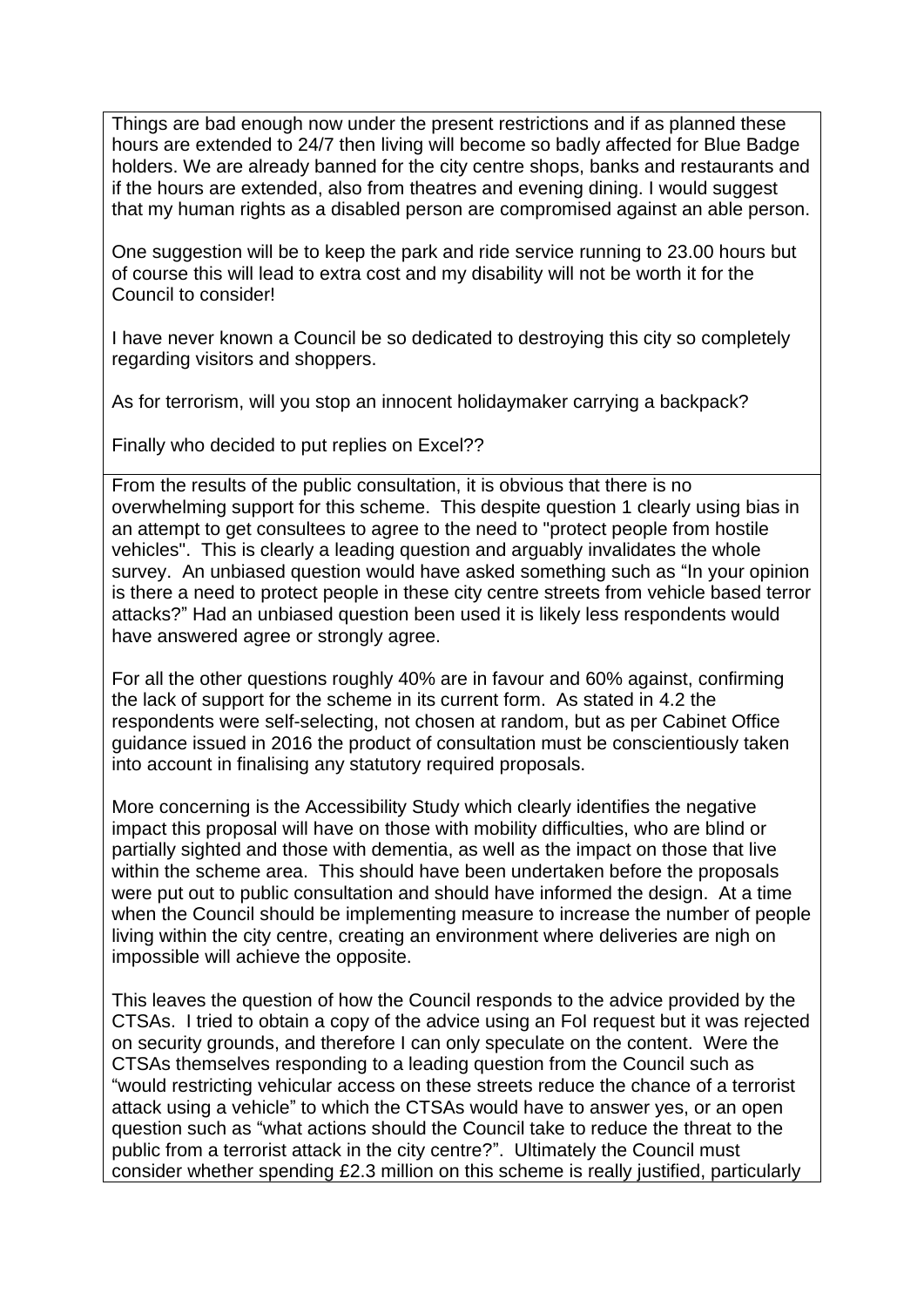in light of the severe financial consequences of Covid-19, or whether that money could be better spent on other priorities.

I believe these plans are in direct breach of the Public Sector Equality Duty and the Equality Act. These plans without any consideration for the elderly and disabled, who need access by vehicle to visit city centre facilities with the Accessibility Report findings confirming this. In times of greater terrorist threat these measures were not deemed necessary so should not be deemed necessary now.

Having read all the documents, I see that a majority are against the proposals. But I ask again that the car owning City Centre residents with C zone permits, are given consideration with regard to parking. Now that tourists have returned to Bath, many parking spaces are being filled with permit holding hotel and B&B guests. On the odd occasion I use my little car for a journey out of Bath, I have the worry of finding a space on my return.

It is very clear from the accessibility study that the consultants failed to address the fundamental issues that not only are a problem for the city centre but also for the city and North East Somerset as a whole. The public realm is extremely hostile to wheelchair/mobility scooter users and the Visually Impaired and the study gives up and recommends that the car is a way to overcome those failings. If councillors are going to use cars as shopmobility then they have failed to understand and fix the underlying issues or even understood that disabled households have less access to cars than the average household.

What the council should be doing is using the £20m Levelling Up Fund granted to the Bath constituency to fix Bath's public realm, particularly high streets, and make these spaces fully accessible with shop mobility services attached to existing car parks. Not give up and have cars used as shop mobility devices on busy high streets that only a privileged few have access to.

The consultants acknowledged the hostile nature of the public realm in the executive summary but gave up defaulting to "the car" as the answer to overcoming poor public realm. They should have done significantly more work on identifying how to fix the public realm, not just in the city centre, but across the whole of Bath.

Cars are a vital form of transport for many disabled people, but as shop mobility, they are simply a very poor sticking plaster and one that is unfortunately only available to more well off. Fix Bath don't hide behind cars.

I wish to support in broad terms the approach that B&NES Council is taking. The issues of accessibility for people with disabilities of any kind are of course important. However specific questions of access from point to point need to be balanced against the generally improved experience arising from traffic-free roads. This will considerably advantage people with many kinds of disability, as well as being a welcome improvement for pedestrians in general.

Some access comments relate to the terrain in Bath, and we can't change that. Many more relate to specific issues about dropped kerbs, improved surfaces etc which can be changed (although not the cobbles which add to the historic and visual interest in several areas). My personal view is that there is little wrong with the general thrust of these proposals, and broadly I support them, but that considerable attention needs to be paid to minor improvements that help with the experience of those with disabilities.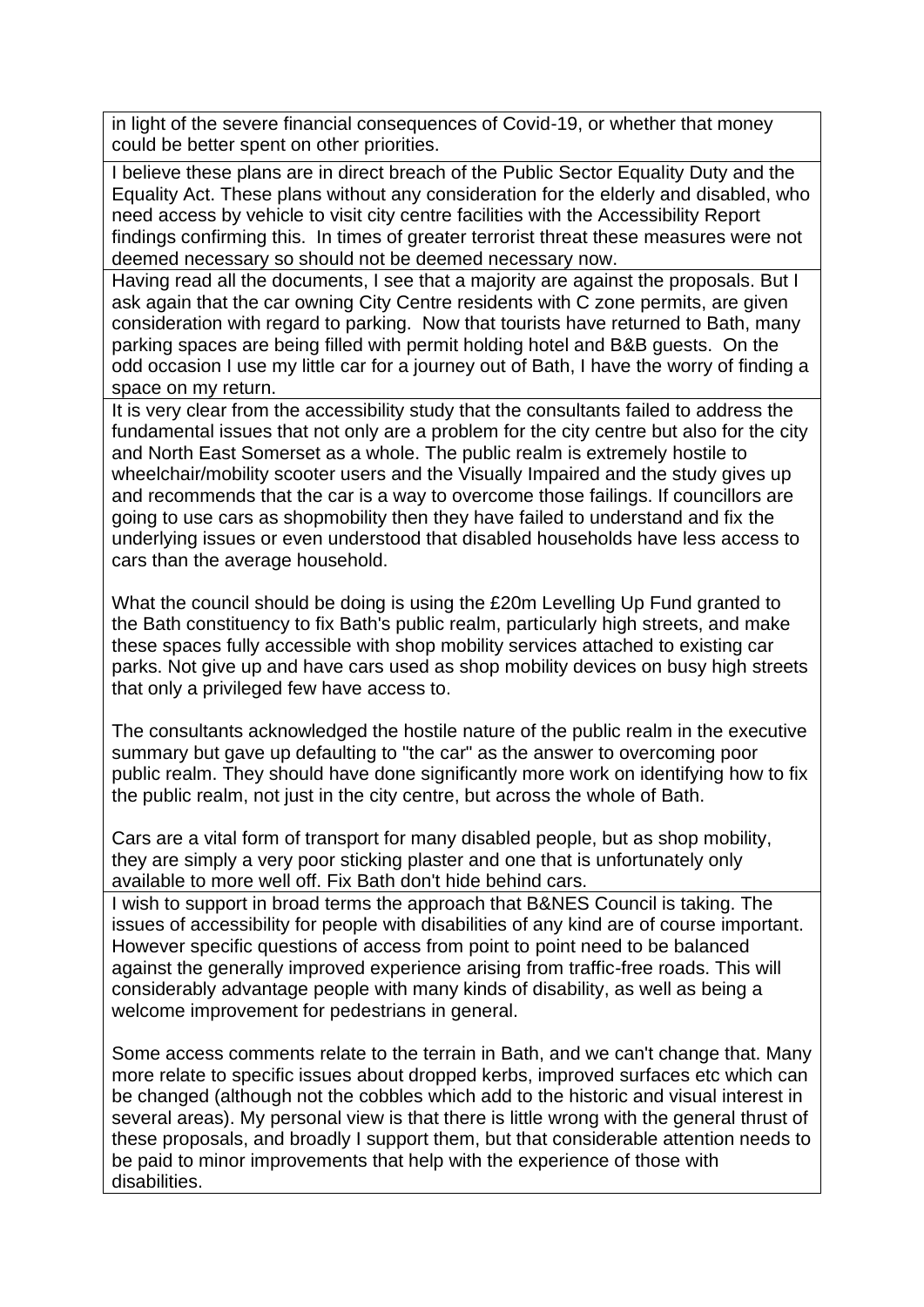I remain seriously concerned that should this proposal be accepted, I and others like me, would be considerably disadvantaged as a consequence. I applied for and was issued with a blue badge because of mobility issues and my need to be able to park near where I need to be. Constant pain, slow walking and a long recovery period makes the option of parking in a car park unfeasible for me. Also the idea of drop off zones would not work for me as I am the driver. According to the Disability Act the proposed plan would unfairly deny me from facilities like my banks, the post office, library etc. in comparison to able bodied people. I've lived in Bath all my life and am saddened to feel I will not be able to visit, despite living what was for me a 15 minute walk from the centre. I also feel that more effort should have been made to find out views on this matter. Surely there is a register of blue badge holders, most of whom could have been contacted by email or letter? An additional thought is regarding the reliability of a terrorist motorist attacking between 10.00 and 18.00 hours & not during large events like The Christmas Market. Common sense says that this does not preclude rush hours or indeed evening hospitality trading.

I have to return to the Chief Constables words of PROPORTIONATE/HIGH FOOTFALL/PEAKTIMES

The city centre proposals as drafted exceed those parameters and must be seen as fulfilling an agenda of ridding the city centre of cars and vehicles.

We must not lose sight of the removal of on street parking bays, Disabled parking bays and yellow line parking which has taken place over preceding years. The Atkins report is unequivocal that this shortage MUST be reinstated and NOT shifted into carparks because they lie outside the distance a BB Holder can walk if they qualify for a BB.

Independence and dignity MUST be maintained.

I support the proposal that BBH be permitted to enter the restricted zone and this should be maintained throughout the 24 hour period. I can see that the adviser has tried to accommodate some measure of restriction by suggesting permits but I believe this will be likely to prove costly. The other problem when talking of NEED to access the city centre is who defines that need? Similar problems exists on the issue of a geographical area or hinterland..who sits one side of a boundary or the other side? Banes already hold personal details of all its blue badge holders so there should be no issue with allowing automatic access 24 hours per day for these people via ANPR cameras. The RUH operates the system of vehicle registration for BBH and TFL allows holders of BB to register 2 vehicles to be exempt from the congestion charge. A computer system could be developed for Banes residents and a similar registration for regular visitors to Bath, those who work in the city but who do not have Banes issued BB. Tourists could apply for temp permits.

Any suggestion for time limited (duration) access must take account of the need to park in the area for cinema visits and theatre performances which may be longer than 3 hours.

Taxis, again licensed vehicles, should be allowed 24 hour access to be of service to elderly people and vulnerable such as women at night and those suffering temporary mobility impairment, those with sight loss etc.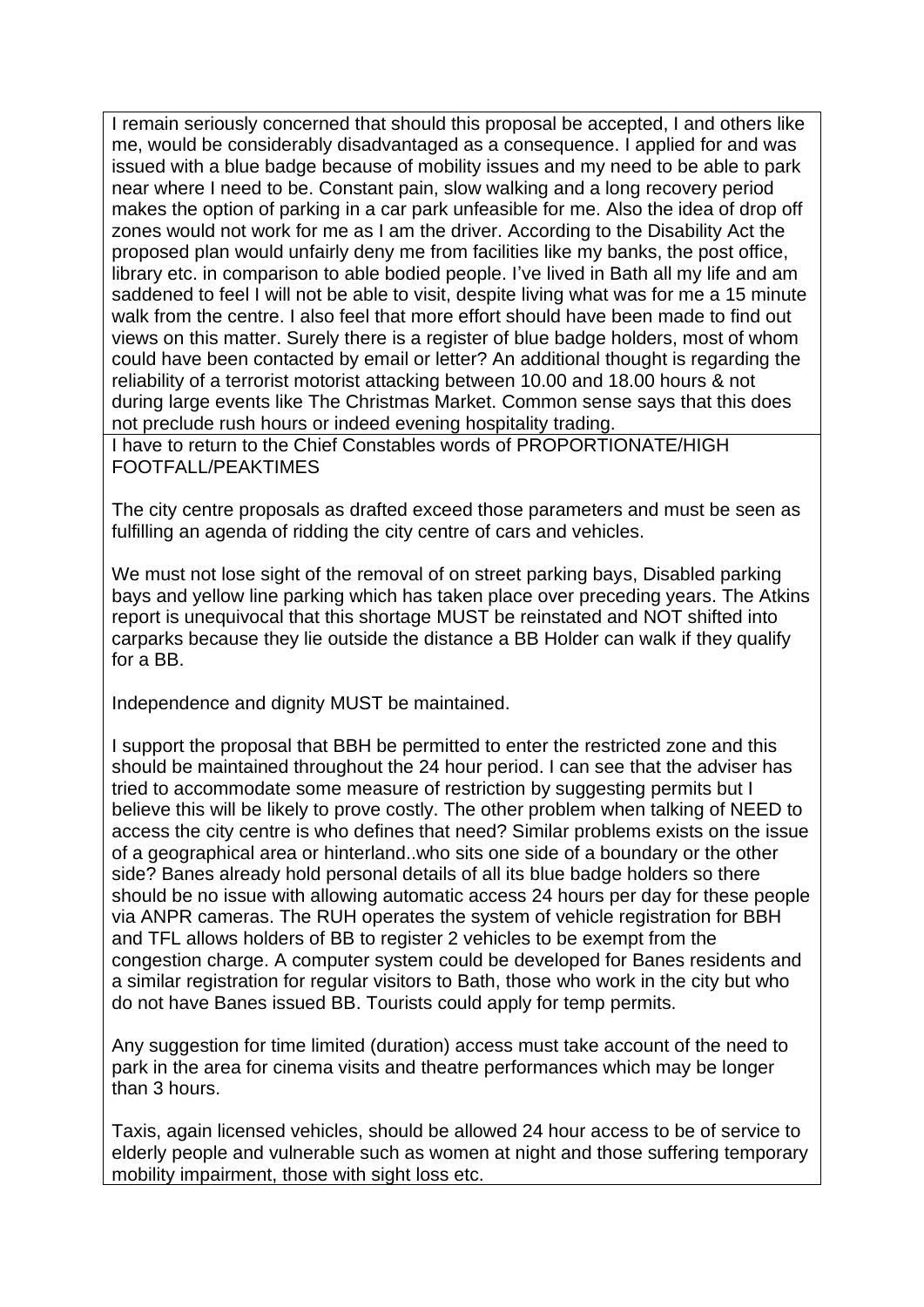Banes must look at plans for essential services eg banks and building societies to move into the pedestrianized area. Post Office should not have been allowed to relocate to WHSmith. Kingsmead Sq and Milsom St should be looked at within the total of the plans for the city centre.

Please take on board comments from stakeholders as these are heartfelt comments from real people who are anxious as to their future in Bath.

## **General or additional comments**

It's worth pointing out that as a pedestrian on the pavement I am about 5 times more likely to be killed by a vehicle than a terrorist incident.

I suggest that there may well be a case for protecting pedestrians at points where there is a danger of vehicles mounting the kerb and of course pavement parking.

More to the point however given that we recognise that vehicles can be used as weapons, why not direct police resources to those who play the fool with vehicles and treat them like knife & gun offenders not hand out £30 fines?

It's clear B&NES will use any excuse, such as an ill defined "terrorism" threat to further its anti-car agenda, while doing nothing to support the residents & businesses who have no choice but to depend on cars due to the lack of alternate provision.

Being disabled, it is already impossible to shop in Bath, my home city. Driving to the shops is limited as so many pedestrianised streets. Visitors must be put off. What has increased the terrorist alert? It sounds like a huge Council rip off. Where is the money coming from? Spend what you have in a more responsible way and stop increasing our taxes. Are you going to do the same in Keynsham, Midsomer Norton etc.

It makes no sense to make Milsom Street a No Access Road. It makes vehicles do longer journeys and increases pollution, which I thought BANES wanted to reduce.

Consideration should be given to removing the stupid bus gate by Waitrose; as again vehicles have to make longer journeys especially from Lansdown to Train/Bus stations.

The Ring of Steel is a sledgehammer to crack a nut approach, terrorist attacks would most likely be carried out by lone-wolf terrorist on foot to get inside the inner area.

Just look at Reading Park,UK attack 3 stabbed & killed,further afield 2012, Mohammed Merah killed seven people in Toulouse, France, August 2017,Paris 2015: Gunmen and suicide bombers hit a concert hall, a major stadium, restaurants and bars, almost simultaneously - and left 130 people dead & hundreds wounded,(could easily do same to Theatre Royal, restaurants & bars in Bath) & finally Abderrahman Bouanane stabbed 10 people in the city of Turku, Finland. Just a few examples.

I do not agree that we need a safe zone, or any of these ridiculous measures. Open the City and keep it open for access to all.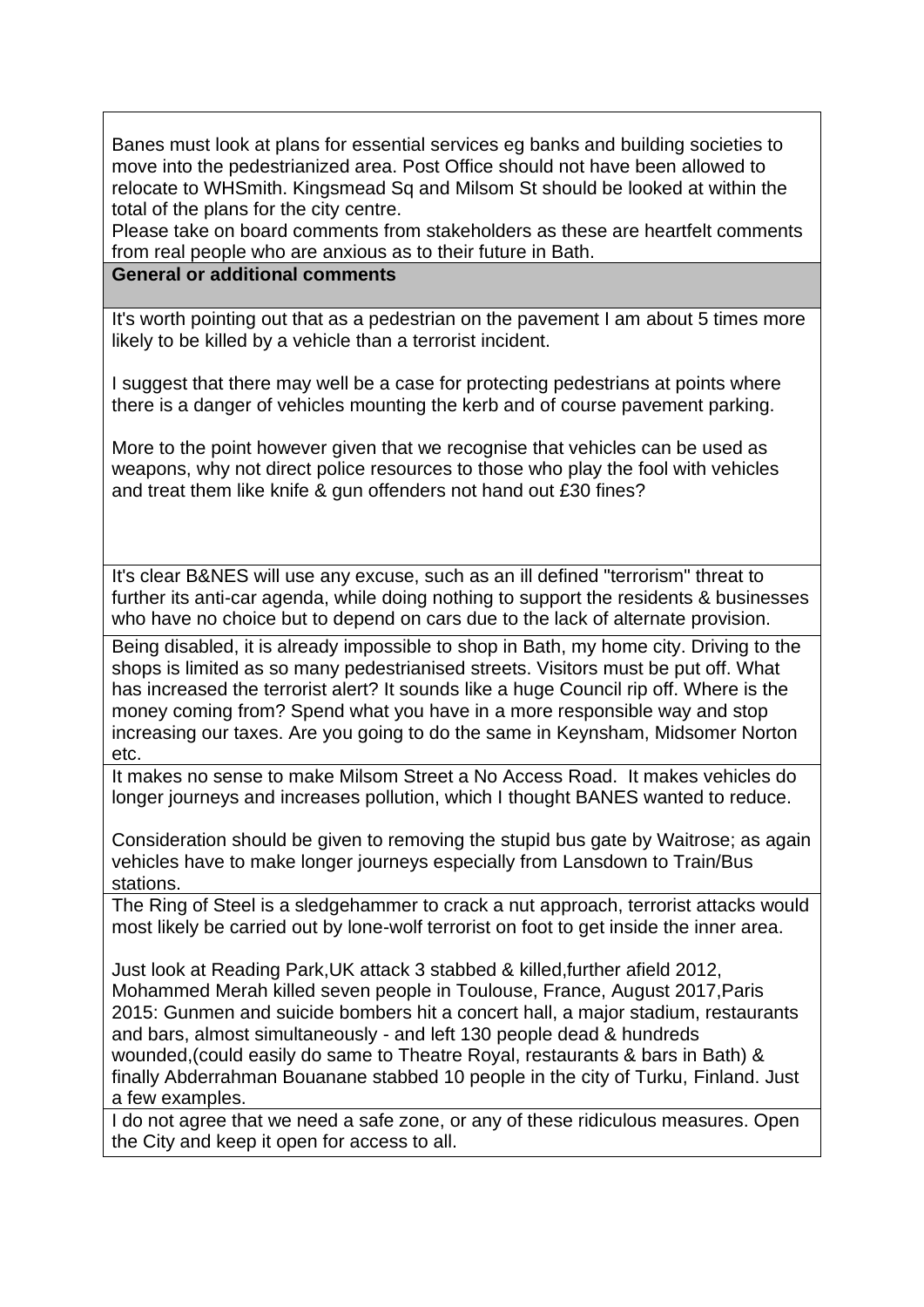I am a street trader that operates from pitch # Union Street and I require access to my pitch via Cheap street. Previously I traded on a pitch on York street and required access through Stall street where the barrier existed. My vehicle registration was included on a white list which enabled the barrier to drop down and for me to access my pitch before 6pm to load. This was removed once the Covid measures were put in place and now remains as a result of the security access. Restricting access before 6pm has created the 7 pitches along Union street to jostle for space to park their vans in a space only suitable for 3 vans at a squeeze. Where before the stall holders would leave at staggered times, anywhere between 4.30-6pm, this eased the congestion on upper borough walls at the top of Union street and did not cause an issue for pedestrian access as it does now. This access issue is particularly annoying on a Sunday when all the shops are closed by 5pm and we have to wait an hour later before we can bring our vans through to start loading. It's also an issue during the quieter times of the year when the footfall drops off considerably by 4pm. It is unfair to keep traders stuck at their stalls, creating a longer working day unnecessarily. Stall holder vehicles should have their vehicle registrations included on white lists as they previously were to enable us to operate our businesses without hindrance. Access is a necessary requirement after 10.00am and before 6pm for street traders and poses no security risk to the city.

Disabled should not be denied access

this idea is just plain stupid the threat is not from vehicles causing the type of terrorism it's from gun and knife attacks and it would just happen on another of many roads elsewhere where there is high footfall it is not needed by any one and would be very detrimental to residents and business alike have a bit of common sense it is the most stupid idea I have heard from a bath council in the 40 years I have lived here

I have never had an issue with cycling in Bath. During lockdown it's been fantastic to see the uptake in cycling throughout Bath centre and people able to commute actively. The more bikes, the merrier. It's stops polluting cars taking over the city. Cycling around Bath should be encouraged and not limited.

From my perspective, the proposals regarding the exclusion of blue badge holders effect my wife and I directly. We had enjoyed the parking in the centre of the city to facilitate ease of access to local shops and businesses. Without this valuable benefit we will be forced to shop elsewhere or online. This along with other proposals will ultimately sign a death warrant to the businesses and shops of Bath.

I am a fervent supporter of pedestrianising central Bath, and thus bringing it into line with so many similar towns all over Europe. As for disability access, I am deeply sceptical. There is a scandal about the privilege many of these people have, parking where they want on yellow lines etc (apart from the rumours one hears of how people obtain these privileges). At Waitrose, for example, they park outside rather than in the car park. There are alternatives for them and to sacrifice pedestrianisation because a few selfish people are grumbling would be totally unacceptable. BANES has for far too long, been subject to the voting predilections of those with vehicles coming in from outlying areas. This sacrifices the potential to massively upgrade public spaces in the city centre and to ease car access, and cutting pollution. I have serious doubts that the Council has the will to bring Bath into the 21st century, making the city attractive to those providing jobs other than in tourism. Tourism destroys cities and communities. The point at issue is upgrading of public spaces, closing streets, allowing pavement cafes, etc. The city will then thrive if this is complemented by promotion of alternative employment, city centre housing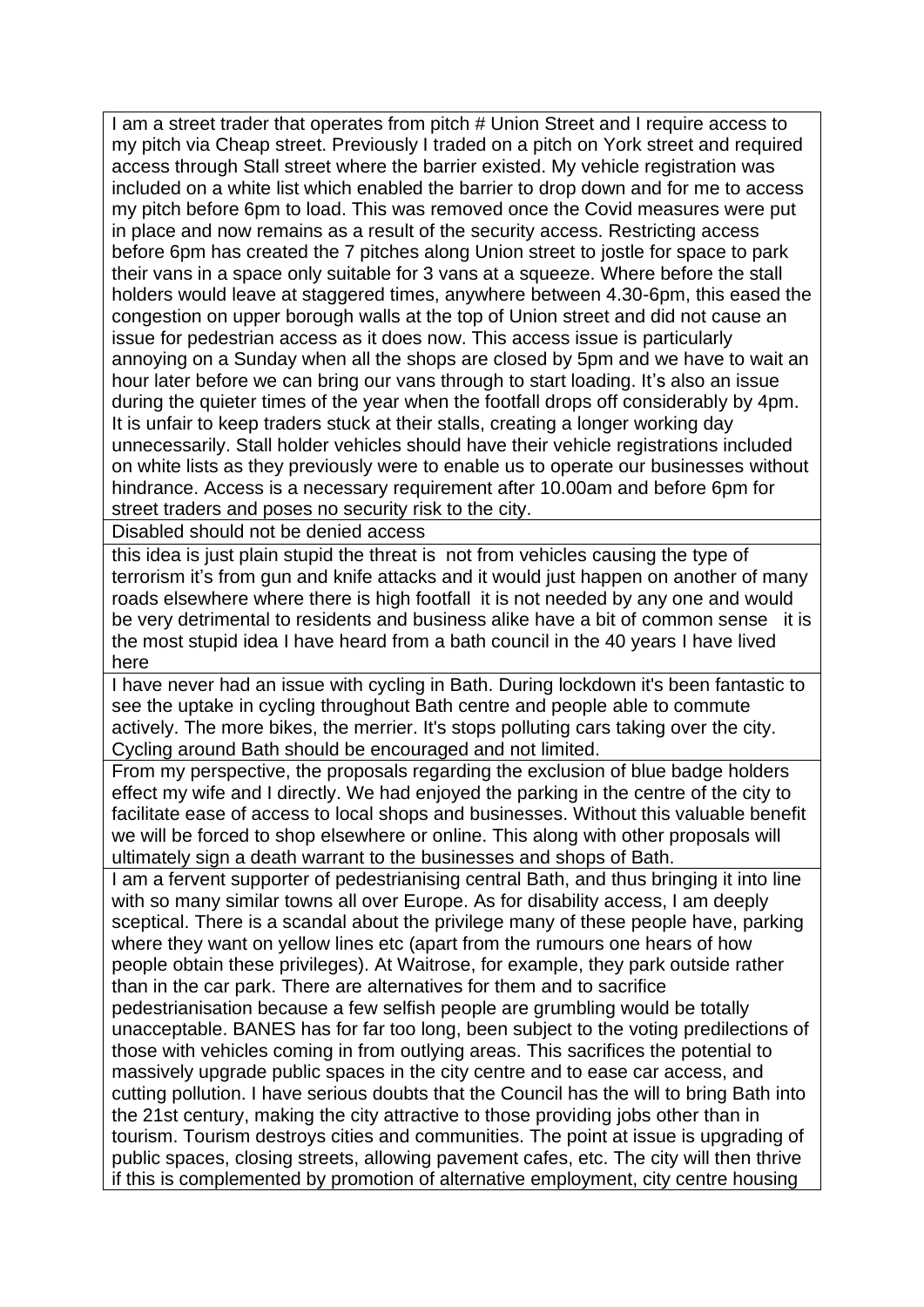and good, contemporary office spaces. I cannot believe that a disable minority that manages to be served in so many pedestrianised other cities will prevent Bath progressing.

The proposed changes to restrict vehicles in the city centre should also be considered with regards to climate change, vehicle emissions, risk of road traffic collisions between vehicles/cyclist/pedestrians. Bath council should lead and be proactive in acting in the best interests of the city and reduce vehicle journeys through and within the city.

The LibDems city centre "Ring of Steel" exclusion zone is a terrible idea and is money wasted. How dare this council discriminate against Blue Badge holders and the huge number of people with mobility issues.

No good will come of this dreadful proposal and the people of Bath are against it.

Preventing cycle access is a disproportionate response to potential concerns of disabled residents, and other factors such as reacting to climate change also need to be considered.

As a banes hackney carriage owner/driver who specialises in wheelchair transport I am very concerned about the access for elderly and disabled residents and visitors to our great city, the road closures we have had already during covid 19, Cheap St, Westgate St , Sawclose, Upper Borough Walls not to mention Milsom St have already caused great hardship in our ability to provide a vital service to these groups of people who find walking or being pushed in their wheelchairs any distance extremely difficult

If the ring of steel is introduced to Bath this will cause even more extreme difficulties to very many residents and visitors a it will restrict access even further to so much of our great city

Also it looks like the taxi rank situated in Orange Grove which has been in place for over a century and is essential to over 120 self-employed BANES licensed hackney carriage operators who are already struggling to make ends meet, will be moved or possible just closed!!

Taxis ranks need to be in the center of any city and be accessible too all ages and abilities

I don't feel that the people of Bath will see this online consultation in time - people need time to make up their minds and shouldn't be rushed.

Please tell me how by shutting the streets it will make a difference. All you've done is denied the disabled access to shopping areas. I'm sure if a committed terrorist wanted to plant a bomb they could walk or cycle in with it stuffed in his backpack or are you going to check everyone's bag who comes into the town centre. Why now ??? This is all about the CAZ not terrorism. Just another excuse.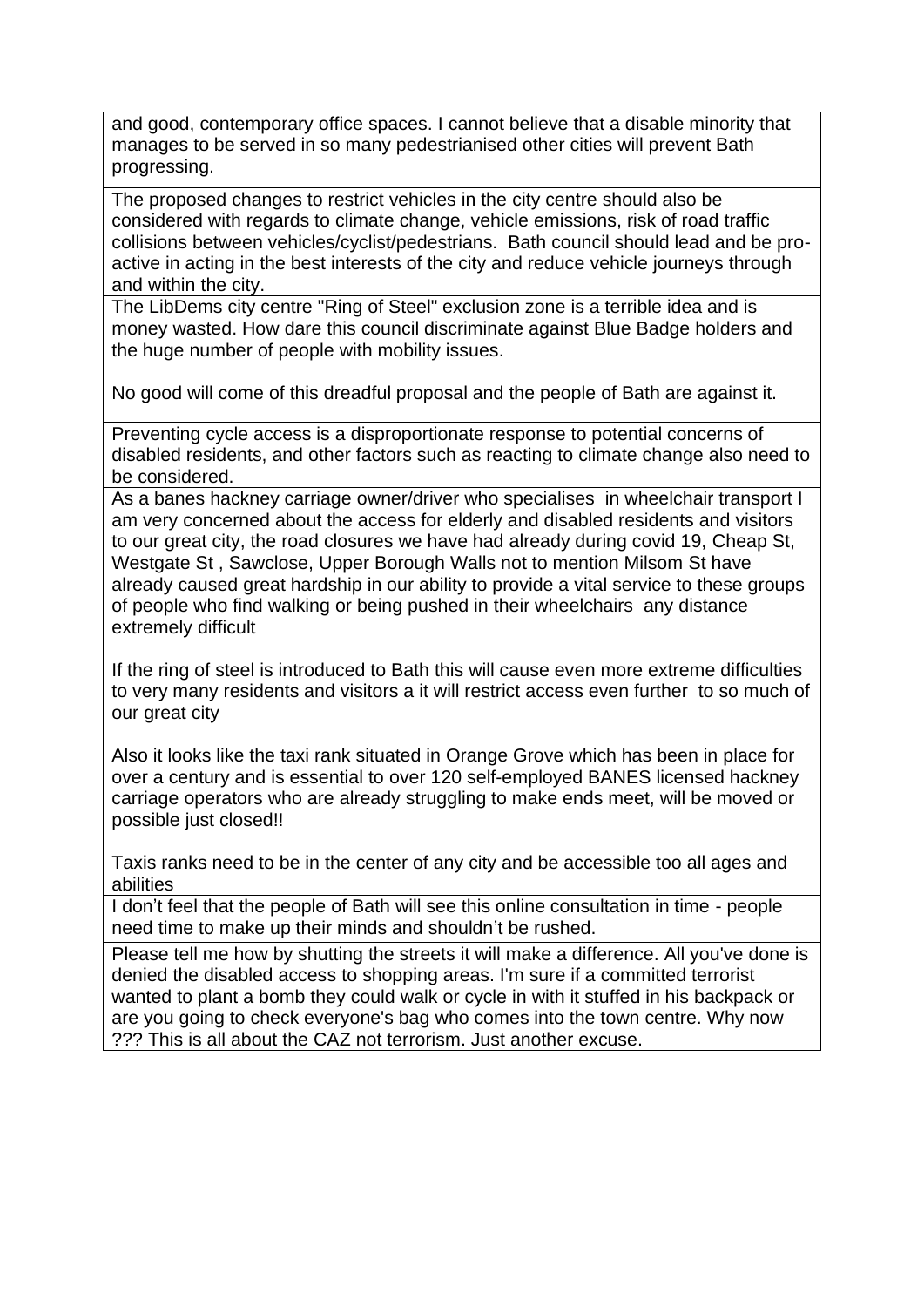It is my opinion that the heavy-handed response to a tiny possibility of a terrorist attack in Bath is just nonsense. If a terrorist wants to attack, he will. No bollards or police officers are going to make a blind bit of difference to the outcome.

Our historic city does not need barricades. What the Council needs to do, is paid to do by Bath residents, is get rid of double-decker buses (except tourist buses), provide parking for the elderly or disabled and give access to those trying to work for a living and who need a van or vehicle.

We don't need costly consultations; we need common sense solutions to benefit us all. Look at bicycle lanes sensibly not in the 'do-good' manner that has been adopted and just accept that for the ageing population who use their cars, cyclists have to be accommodated despite paying nothing towards the costly lanes and the reduction in our road widths.

We have as much chance of being struck by a meteor from Mars as suffering a terrorist attack.

There is a very, very small risk of a terrorist attack. With these measures in place there will still be a very, very small risk of a terrorist attack. If I were a terrorist I would not be put off by these measures, they are easy to avoid, the backpack would be the obvious weapon. The disruption to the lives of Bath citizens and visitors is not justified by the rewards.

I am against the security measures proposed by the council as I believe they will be of very limited protection because any determined terrorist (and most are determined enough to die for their misguided cause) will simply choose the many alternative methods of attack used including indiscriminate knifing, suicide bombing etc., as we have sadly seen on many occasions. Therefore, I believe this project will be a wasted expense of ratepayer's money in terms of achieving its goal.

I also believe it will be detrimental to less able visitors to Bath city centre as it will be more difficult for Blue Badge Holders to gain access.

NOTE: I was appalled by Councillor Appleby's callous response to a disabled citizens recent concerns about this and hope this is not a reflection of the council's attitude to its ratepayers. Has any apology been provided by this council on this matter?

On almost all occasions my wife and I walk into the town, but there occasional times when need to drive into the town to drop off each other or to pick up a large items from shops in the centre but if we are stopped from doing this we will simply have to go elsewhere. I am sure we are not unique and if this is the case, I fear more shops will close and revenue from Business Rates and Shop rents will be reduced for BaNES.

Please count my wife and I as strongly opposed to this proposal.

I am strongly opposed to this proposal as I believe it will be detrimental to the residents of Bath, particularly those with disabilities. This is such a lovely city which needs B&NES to concentrate on reviving its economy post covid. I can't see how this proposal will help this in any way. It is ill conceived as the measures will not deter terrorists.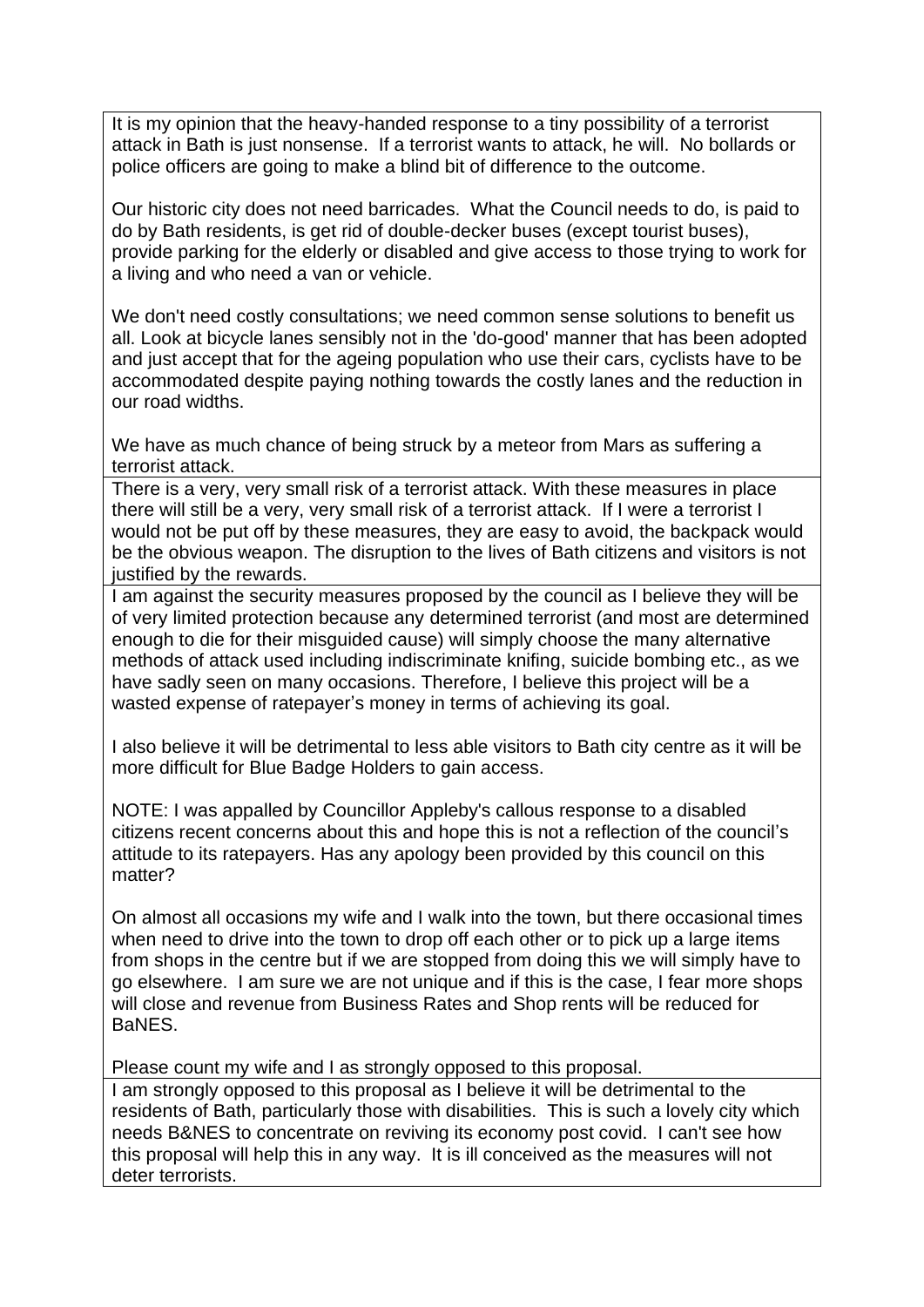This response of the ring of steel is disproportionate to the threat. There is no reasonable adjustment for the disabled. It appears yet another tool to remove cars off out streets - which is fine but it should be honest rather than hiding behind a terror threat

Somehow missed this consultation.

I am a Bath resident and not disabled.

For the rest of the consultation I would select "strongly disagree".

Complete nonsense. Bath offers no more security risk than any other popular city also most terrorists operate on foot. This feels like another attack on the car in line with WEF policy's on Smart city's and LTNs - funded by the govt as part of their green build back better agenda 2030. If you continue to block off Bath and fill it with lumps of tarmac, ugly plastic barriers and cheap bits of street furniture people won't visit. The place will die and along with it your ability to collect rent and tax. The latest scam of luring unsuspected visitors into badly sign posted CAZ roads like Milsom St, then fining them when they don't even know they have done anything wrong, won't bode well either. If this is about the car - just fess up and say so. Also if you want proper opinion then write to every Banes council tax payer (you do when you want our money), as opposed to hide your consultation behind some o line survey that only those in the know and pro the idea are made aware of . Ltn's is a very good example of this too. Ps of traffic is an issue then build a bypass instead of fining motorists

Personally I would very much welcome fewer cars in the city. I live in Fairfield Park and always walk or cycle into the city. My only reservation regarding the walk or cycle has been the pollution, noise and potential danger caused by the number of vehicles and traffic jams I encounter on my walk or ride although I am grateful for the cycle lanes. I have recently been prescribed an inhaler for asthma possibly caused by the level of pollution in the city especially around the London Road area. I think the ambiance within the city would be much improved by food and drink being served outside on pedestrianised streets such as we see in a lot of European cities which would increase the capacity of outlets and indeed profits. It would make the city more pleasant and civilised and less stressful. Although safety is important, I am not in favour of such streets being lined with bollards but would prefer to keep cars out of the city altogether. I understand that deliveries will have to be made early in the day but that could be arranged before say 9.00 in the morning when fewer pedestrians are using the streets. I also understand that there are people with disabilities who are unable to walk but this is not the majority and I am sure some innovative ideas could be used to allow this minority access using golf buggy type electric vehicles or something similar. I am no expert but there are experts who can advise. I feel really strongly about this issue and want to make sure that the views of walkers and cyclists concerned about the health of us all and the planet are set alongside those who feel it is their right to use their car for every journey. This ring of steel is grossly unfair and discriminatory to disabled people. The terror

threat has been with us a long time, why now? Is this the only way a terrorist attack can be carried out in the city? No. This ring of steel is not about protection against an act of terrorism, it is about traffic control. Stop pretending that it isn't.